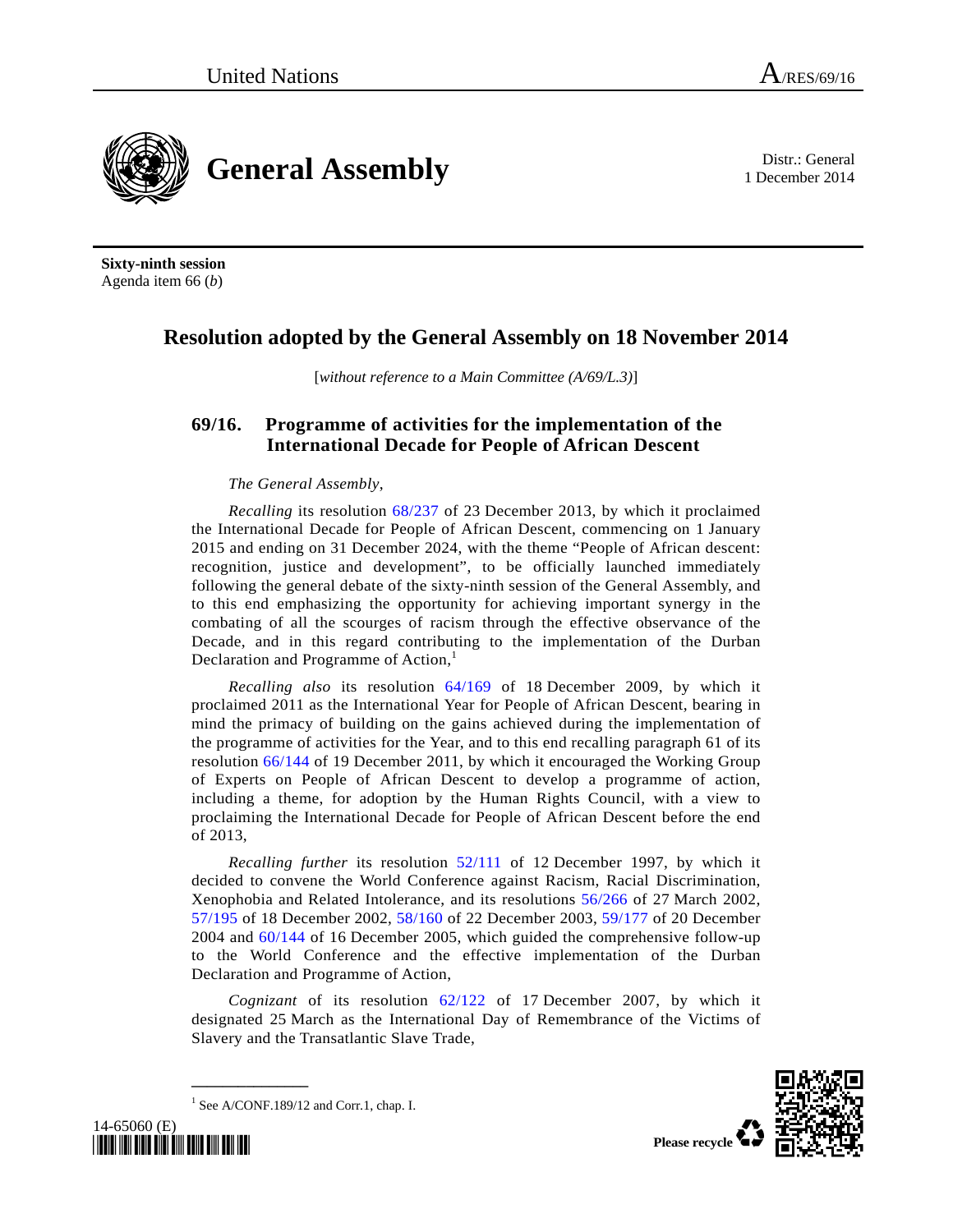*Committed* to upholding human dignity and equality for the victims of slavery, the slave trade and colonialism, in particular people of African descent in the African diaspora,

*Welcoming* the work undertaken by the Intergovernmental Working Group on the Effective Implementation of the Durban Declaration and Programme of Action on the elaboration of a draft programme of activities for the implementation of the International Decade for People of African Descent,

*Taking note* of the report of the Intergovernmental Working Group on the elaboration of a draft programme of activities for the implementation of the Decade, $2$ 

 1. *Adopts* the programme of activities for the implementation of the International Decade for People of African Descent annexed to the present resolution;

 2. *Urges* States to ensure that activities and objectives for the Decade are planned and implemented in accordance with paragraph 10 of the programme of activities for the implementation of the Decade on the basis of full consultation and collaboration with people of African descent;

 3. *Decides* to appoint the United Nations High Commissioner for Human Rights to act as coordinator of the Decade in order to follow up on the implementation of activities in the framework of the Decade;

 4. *Requests* States and encourages relevant human rights bodies, organs and mechanisms of the United Nations, specialized agencies, funds and programmes, international, regional, subregional and non-governmental organizations, including organizations of people of African descent, national human rights institutions and other stakeholders to develop and implement specific action-oriented activities in their areas of competence;

 5. *Requests* the Secretary-General to submit annually a progress report on the implementation of the activities of the Decade;

 6. *Also requests* the Secretary-General to allocate predictable funding from the regular budget of the United Nations for the effective implementation of the programme of activities for the Decade, and invites Member States and other donors to provide extrabudgetary resources for this purpose;

 7. *Requests* the President of the General Assembly to convene a midterm review to take stock of the progress made and decide on further necessary actions before the seventy-fourth session of the Assembly;

 8. *Requests* the Secretary-General to convene a final assessment of the Decade, to take place within the framework of a high-level international event, marking the closure of the Decade;

 9. *Decides* to officially launch the Decade in accordance with General Assembly resolution 68/237 immediately following the general debate of the sixtyninth session of the Assembly, with the requisite global visibility and appropriate profile, whose modalities shall be coordinated by the President of the Assembly in consultation with Member States.

> *55th plenary meeting 18 November 2014*

 $^{2}$  A/HRC/26/55.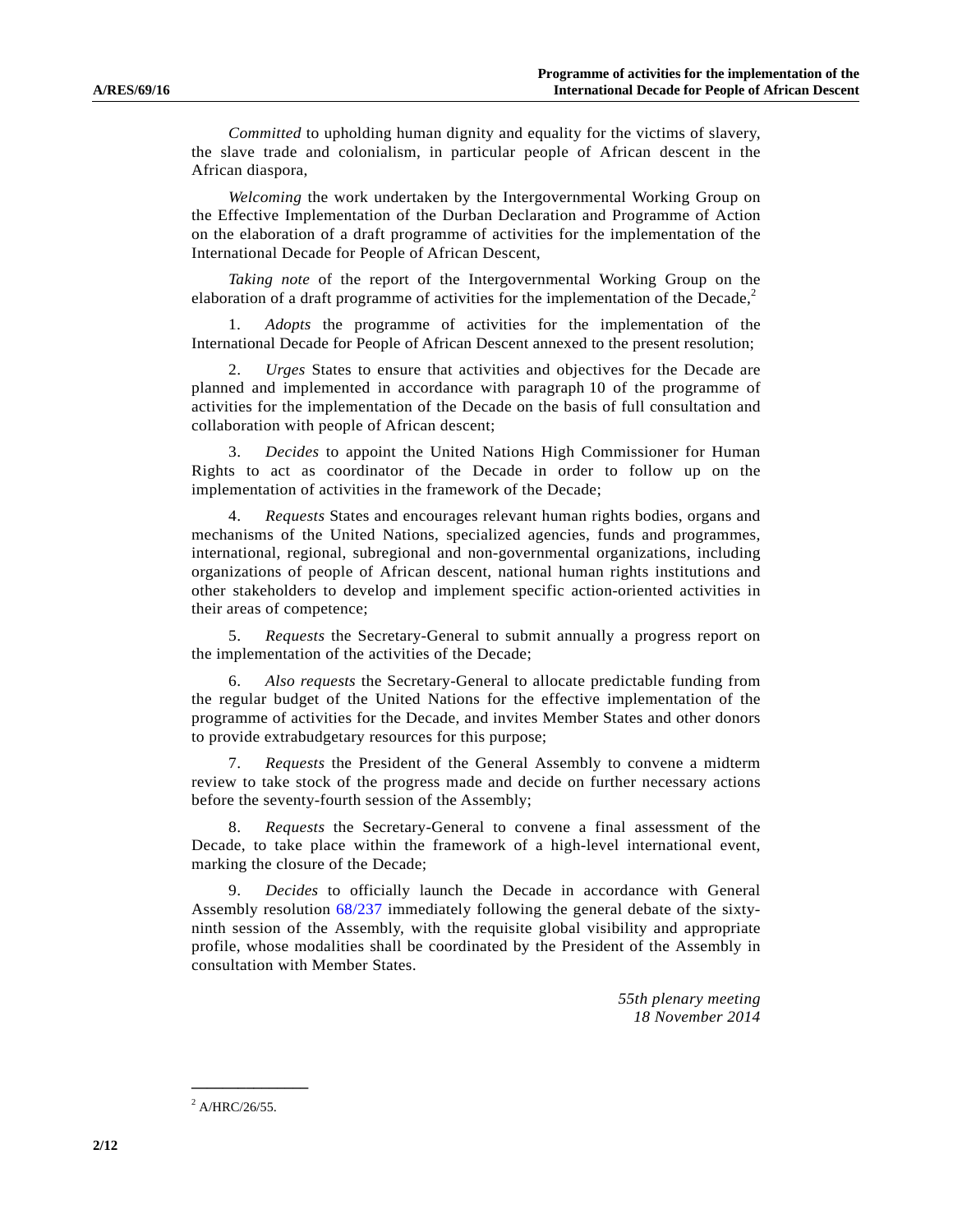## **Annex**

## **Programme of activities for the implementation of the International Decade for People of African Descent**

## **I. Introduction**

## **A. Background**

1. The International Decade for People of African Descent, to be observed from 2015 to 2024, constitutes an auspicious period of history when the United Nations, Member States, civil society and all other relevant actors will join together with people of African descent and take effective measures for the implementation of the programme of activities in the spirit of recognition, justice and development. The programme of activities recognizes that the Durban Declaration and Programme of Action<sup>3</sup> is a comprehensive United Nations framework and a solid foundation for combating racism, racial discrimination, xenophobia and related intolerance, and represents a new stage in the efforts of the United Nations and the international community to restore the rights and dignity of people of African descent.

2. The implementation of the programme of activities for the International Decade is an integral part of the full and effective implementation of the Durban Declaration and Programme of Action and in compliance with the International Convention on the Elimination of All Forms of Racial Discrimination<sup>4</sup> as the principal international instruments for the elimination of racism, racial discrimination, xenophobia and related intolerance. Important synergies should therefore be achieved through the International Decade in the fight against racism, racial discrimination, xenophobia and related intolerance.

3. The Durban Declaration and Programme of Action acknowledged that people of African descent were victims of slavery, the slave trade and colonialism, and continue to be victims of their consequences. The Durban process raised the visibility of people of African descent and contributed to a substantive advancement in the promotion and protection of their rights as a result of concrete actions taken by States, the United Nations, other international and regional bodies and civil society.

4. Regrettably, despite the above-mentioned advances, racism and racial discrimination, both direct and indirect, de facto and de jure, continue to manifest themselves in inequality and disadvantage. People of African descent throughout the world, whether as descendants of the victims of the transatlantic slave trade or as more recent migrants, constitute some of the poorest and most marginalized groups. Studies and findings by international and national bodies demonstrate that people of African descent still have limited access to quality education, health services, housing and social security. In many cases, their situation remains largely invisible, and insufficient recognition and respect has been given to the efforts of people of African descent to seek redress for their present condition. They all too often experience discrimination in their access to justice, and face alarmingly high rates of police violence, together with racial profiling. Furthermore, their degree of political participation is often low, both in voting and in occupying political positions.

5. People of African descent can suffer from multiple, aggravated or intersecting forms of discrimination based on other related grounds, such as age,

<sup>&</sup>lt;sup>3</sup> See A/CONF.189/12 and Corr.1, chap. I.

<sup>4</sup> United Nations, *Treaty Series*, vol. 660, No. 9464.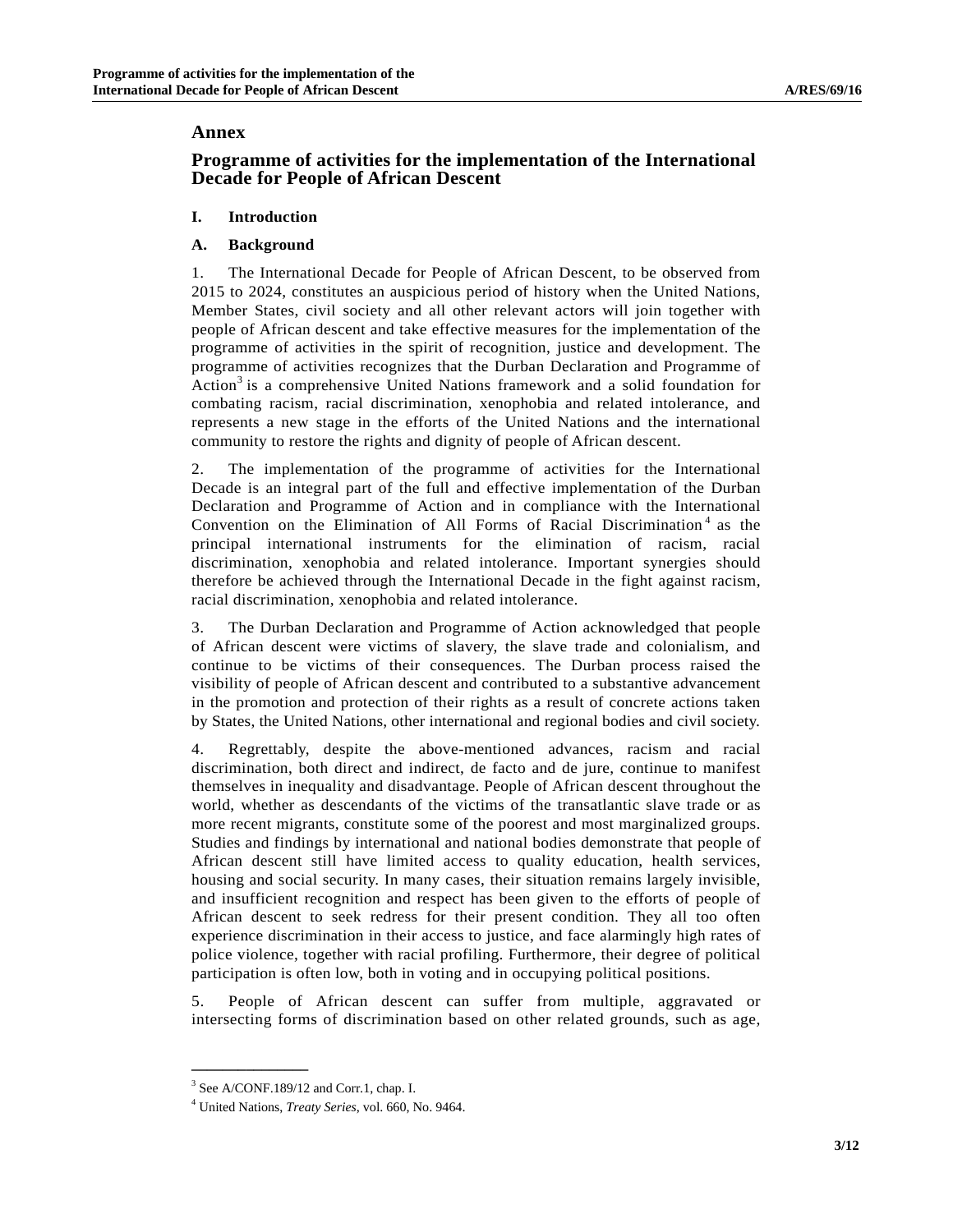sex, language, religion, political or other opinion, social origin, property, disability, birth or other status.

6. The promotion and protection of human rights of people of African descent should be a priority concern for the United Nations. In this regard, the International Decade for People of African Descent is a timely and important initiative, a unique opportunity to underline the important contribution made by people of African descent to our societies and to propose concrete measures to promote their full inclusion and to combat racism, racial discrimination, xenophobia and related intolerance.

#### **B. Theme of the International Decade**

7. As proclaimed by the General Assembly in its resolution 68/237, the theme of the International Decade is "People of African descent: recognition, justice and development".

#### **C. Objectives of the International Decade**

8. Non-discrimination and equality before and of the law constitute fundamental principles of international human rights law, and underpin the Universal Declaration of Human Rights<sup>5</sup> and the main international human rights treaties and instruments. As such, the main objective of the International Decade should be to promote respect, protection and fulfilment of all human rights and fundamental freedoms by people of African descent, as recognized in the Universal Declaration of Human Rights. This main objective can be achieved through the full and effective implementation of the Durban Declaration and Programme of Action, the outcome document of the Durban Review Conference<sup>6</sup> and the political declaration commemorating the tenth anniversary of the adoption of the Durban Declaration and Programme of  $Action, 7$  and through the universal accession to or ratification of and full implementation of the obligations arising under the International Convention on the Elimination of All Forms of Racial Discrimination and other relevant international and regional human rights instruments.

9. The International Decade shall focus on the following specific objectives:

 (*a*) To strengthen national, regional and international action and cooperation in relation to the full enjoyment of economic, social, cultural, civil and political rights by people of African descent and their full and equal participation in all aspects of society;

 (*b*) To promote a greater knowledge of and respect for the diverse heritage, culture and contribution of people of African descent to the development of societies;

 (*c*) To adopt and strengthen national, regional and international legal frameworks in accordance with the Durban Declaration and Programme of Action and the International Convention on the Elimination of All Forms of Racial Discrimination, and to ensure their full and effective implementation.

**\_\_\_\_\_\_\_\_\_\_\_\_\_\_\_**  <sup>5</sup> Resolution 217 A (III).

 $6$  See A/CONF.211/8, chap. I.

<sup>7</sup> Resolution 66/3.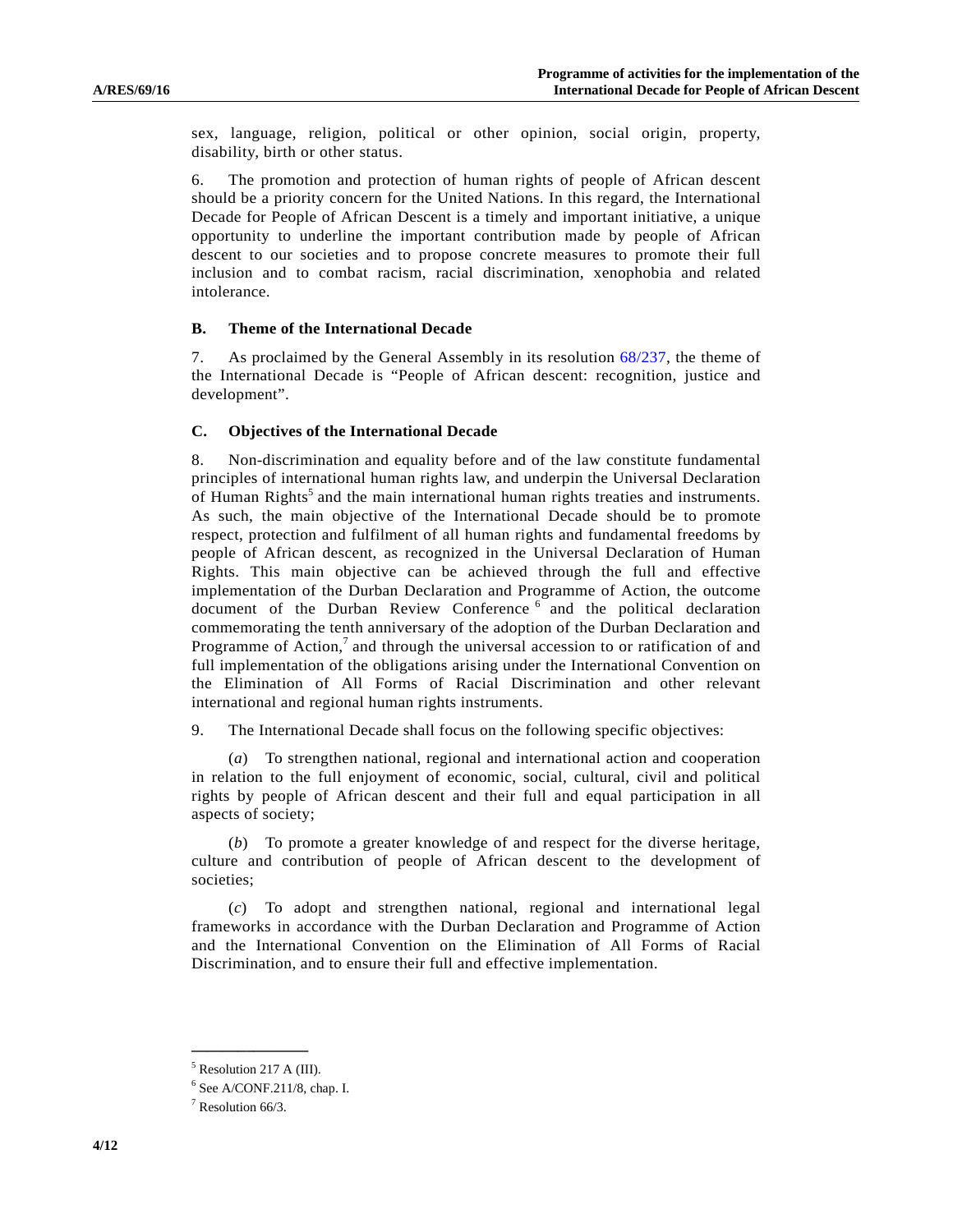### **II. Activities to be conducted during the International Decade**

#### **A. National level**

10. States should take concrete and practical steps through the adoption and effective implementation of national and international legal frameworks, policies and programmes to combat racism, racial discrimination, xenophobia and related intolerance faced by people of African descent, taking into account the particular situation of women, girls and young males, by, inter alia, the activities described below.

## **1. Recognition**

#### **(***a***) Right to equality and non-discrimination**

11. States should:

 (*a*) Remove all obstacles that prevent their equal enjoyment of all human rights, economic, social, cultural, civil and political, including the right to development;

 (*b*) Promote the effective implementation of national and international legal frameworks;

 (*c*) Withdraw reservations contrary to the object and purpose of the International Convention on the Elimination of All Forms of Racial Discrimination, and consider withdrawing other reservations;

 (*d*) Undertake a comprehensive review of domestic legislation with a view to identifying and abolishing provisions that entail direct or indirect discrimination;

 (*e*) Adopt or strengthen comprehensive anti-discrimination legislation and ensure its effective implementation;

 (*f*) Provide effective protection for people of African descent, and review and repeal all laws that have a discriminatory effect on people of African descent facing multiple, aggravated or intersecting forms of discrimination;

 (*g*) Adopt, strengthen and implement action-oriented policies, programmes and projects to combat racism, racial discrimination, xenophobia and related intolerance designed to ensure full and equal enjoyment of human rights and fundamental freedoms by people of African descent; States are also encouraged to elaborate national plans of action to promote diversity, equality, equity, social justice, equality of opportunity and the participation of all;

 (*h*) Establish and/or strengthen national mechanisms or institutions with a view to formulating, monitoring and implementing policies to combat racism, racial discrimination, xenophobia and related intolerance and promoting racial equality, with the participation of representatives of civil society;

As appropriate, establish and/or strengthen independent national human rights institutions, in conformity with the Paris Principles, 8 and/or similar mechanisms with the participation of civil society, and provide them with adequate financial resources, competence and capacity for protection, promotion and monitoring to combat racism, racial discrimination, xenophobia and related intolerance.

<sup>8</sup> Resolution 48/134, annex.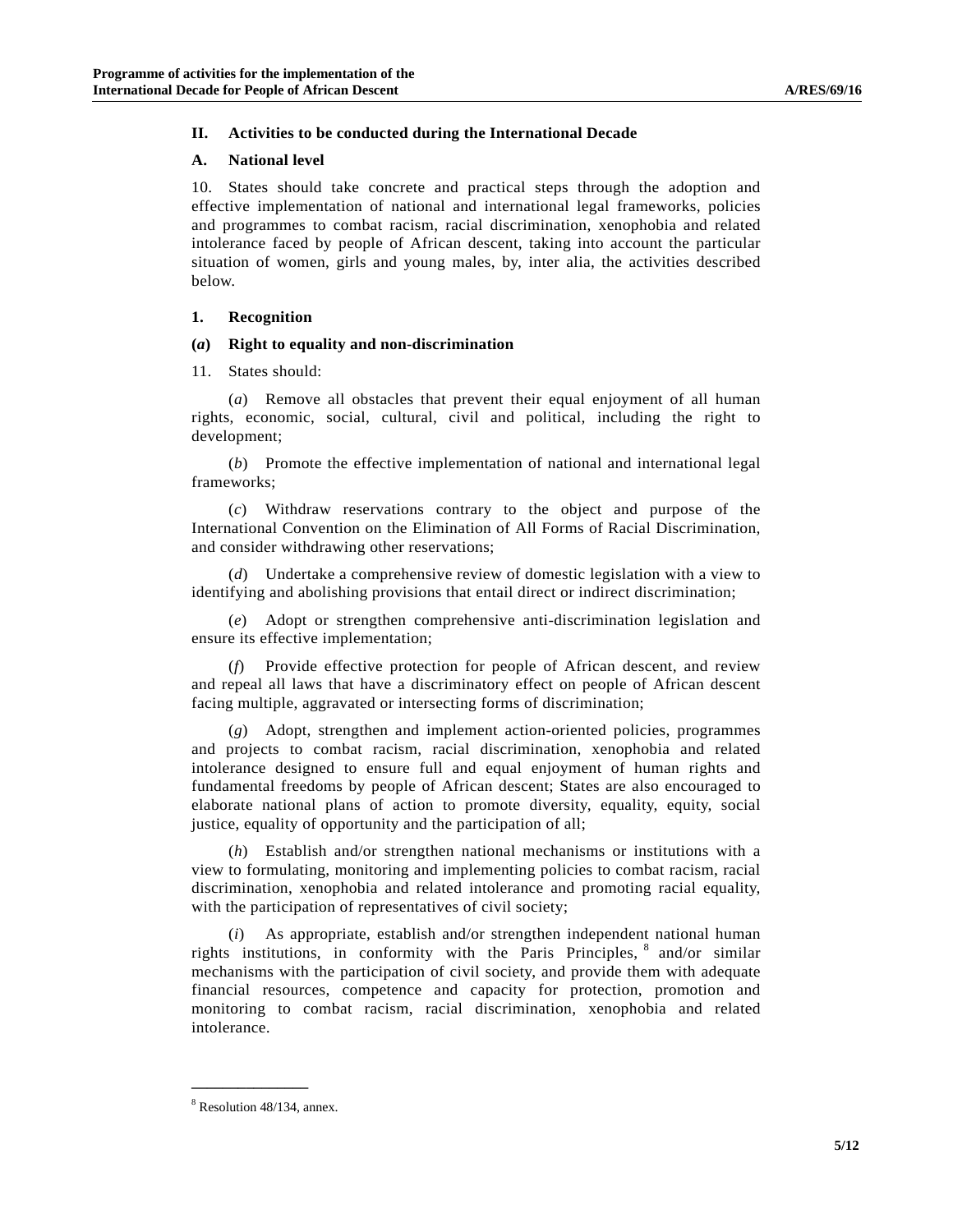#### **(***b***) Education on equality and awareness-raising**

#### 12. States should:

 (*a*) Celebrate the launch of the International Decade at the national level, and develop national programmes of action and activities for the full and effective implementation of the Decade;

 (*b*) Organize national conferences and other events aimed at triggering an open debate and raising awareness on the fight against racism, racial discrimination, xenophobia and related intolerance, with the participation of all relevant stakeholders, including government, civil society representatives and individuals or groups of individuals who are victims;

 (*c*) Promote greater knowledge and recognition of and respect for the culture, history and heritage of people of African descent, including through research and education, and promote full and accurate inclusion of the history and contribution of people of African descent in educational curricula;

 (*d*) Promote the positive role that political leaders and political parties, leaders of religious communities and the media could further play in fighting racism, racial discrimination, xenophobia and related intolerance by, inter alia, publicly recognizing and respecting the culture, history and heritage of people of African descent;

 (*e*) Raise awareness through information and education measures with a view to restoring the dignity of people of African descent, and consider making available the support for such activities to non-governmental organizations;

 (*f*) Support education and training initiatives for non-governmental organizations and people of African descent in the use of the tools provided by international human rights instruments relating to racism, racial discrimination, xenophobia and related intolerance;

 (*g*) Ensure that textbooks and other educational materials reflect historical facts accurately as they relate to past tragedies and atrocities, in particular slavery, the slave trade, the transatlantic slave trade and colonialism, so as to avoid stereotypes and the distortion or falsification of these historical facts, which may lead to racism, racial discrimination, xenophobia and related intolerance, including the role of respective countries therein, by:

(i) Supporting research and educational initiatives;

 (ii) Giving recognition to the victims and their descendants through the establishment of memorial sites in countries that profited from and/or were responsible for slavery, the slave trade, the transatlantic slave trade and colonialism and past tragedies where there is none, as well as at departure, arrival and relocation points, and by protecting related cultural sites.

#### **(***c***) Information-gathering**

13. In accordance with paragraph 92 of the Durban Programme of Action, States should collect, compile, analyse, disseminate and publish reliable statistical data at the national and local levels and take all other related measures necessary to assess regularly the situation of people of African descent who are victims of racism, racial discrimination, xenophobia and related intolerance.

14. Such statistical data should be disaggregated in accordance with national legislation, upholding the right to privacy and the principle of self-identification.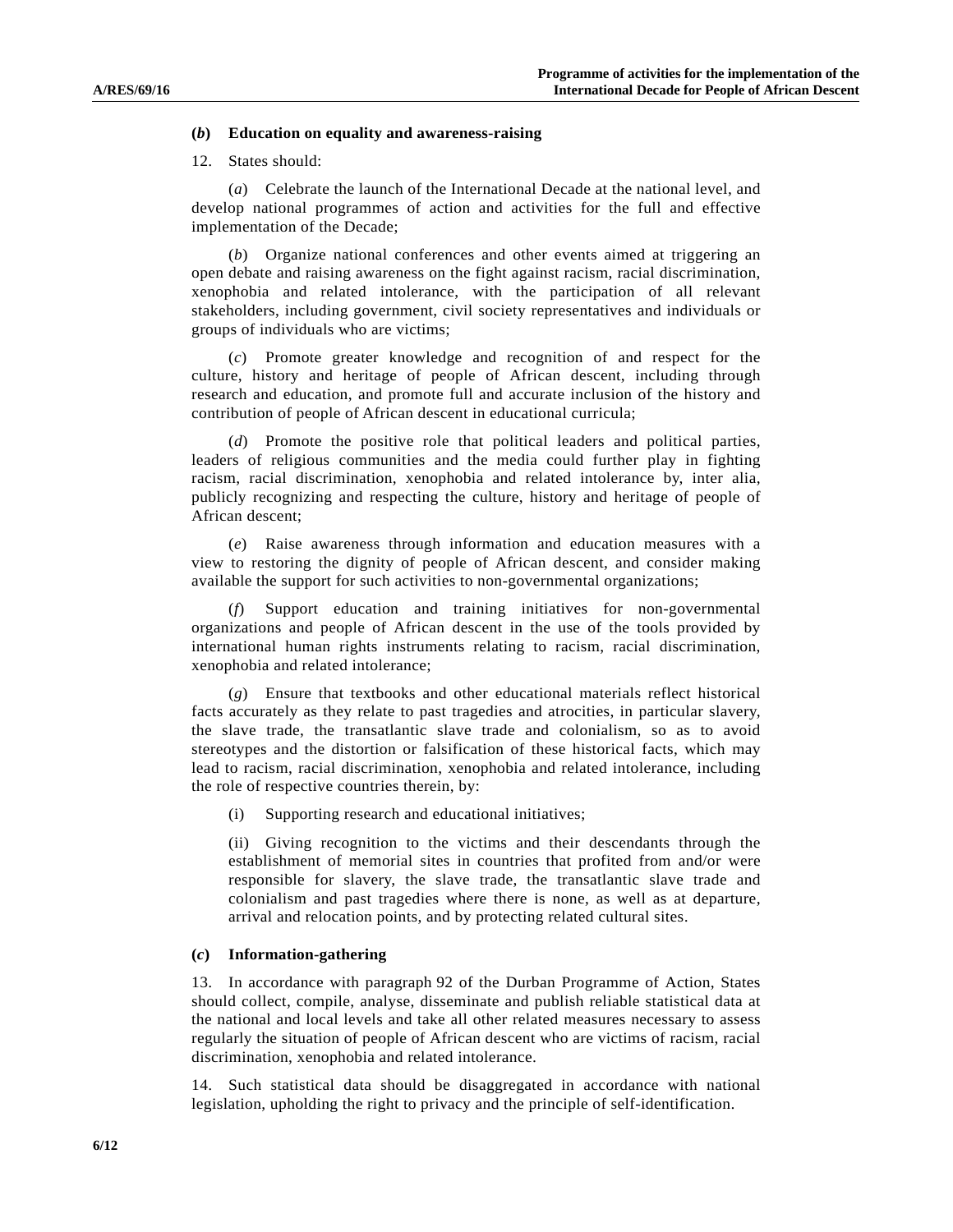15. The information should be collected to monitor the situation of people of African descent, assess progress made, increase their visibility and identify social gaps. It should also be used to assess and guide the formulation of policies and actions to prevent, combat and eradicate racism, racial discrimination, xenophobia and related intolerance.

#### **(***d***) Participation and inclusion**

16. States should adopt measures to enable the full, equal and effective participation of people of African descent in public and political affairs without discrimination, in accordance with international human rights law.

#### **2. Justice**

#### **(***a***) Access to justice**

17. States should take further measures, by:

 (*a*) Introducing measures to ensure equality before the law, notably in the enjoyment of the right to equal treatment before the tribunals and all other organs administering justice;

 (*b*) Designing, implementing and enforcing effective measures to eliminate the phenomenon popularly known as "racial profiling";

 (*c*) Eliminating institutionalized stereotypes concerning people of African descent and applying appropriate sanctions against law enforcement officials who act on the basis of racial profiling;

 (*d*) Ensuring that people of African descent have full access to effective protection and remedies through the competent national tribunals and other State institutions against any acts of racial discrimination, and the right to seek from such tribunals just and adequate reparation or satisfaction for any damage suffered as a result of such discrimination;

 (*e*) Adopting effective and appropriate measures, including legal measures as appropriate, to combat all acts of racism, in particular the dissemination of ideas based on racial superiority or hatred, incitement to racial hatred, violence or incitement to racial violence, as well as racist propaganda activities and participation in racist organizations; States are also encouraged to ensure that such motivations are considered an aggravating factor for the purpose of sentencing;

 (*f*) Facilitating access to justice for people of African descent who are victims of racism by providing the requisite legal information about their rights, and providing legal assistance when appropriate;

 (*g*) Preventing and punishing all human rights violations affecting people of African descent, including violence, acts of torture and inhuman or degrading treatment, including those committed by State officials;

 (*h*) Ensuring that people of African descent, like all other persons, enjoy all the guarantees of a fair trial and equality before the law as enshrined in relevant international human rights instruments, and specifically the right to the presumption of innocence, the right to assistance of counsel and to an interpreter, the right to an independent and impartial tribunal, guarantees of justice, and all the rights to which prisoners are entitled;

 (*i*) Acknowledging and profoundly regretting the untold suffering and evils inflicted on millions of men, women and children as a result of slavery, the slave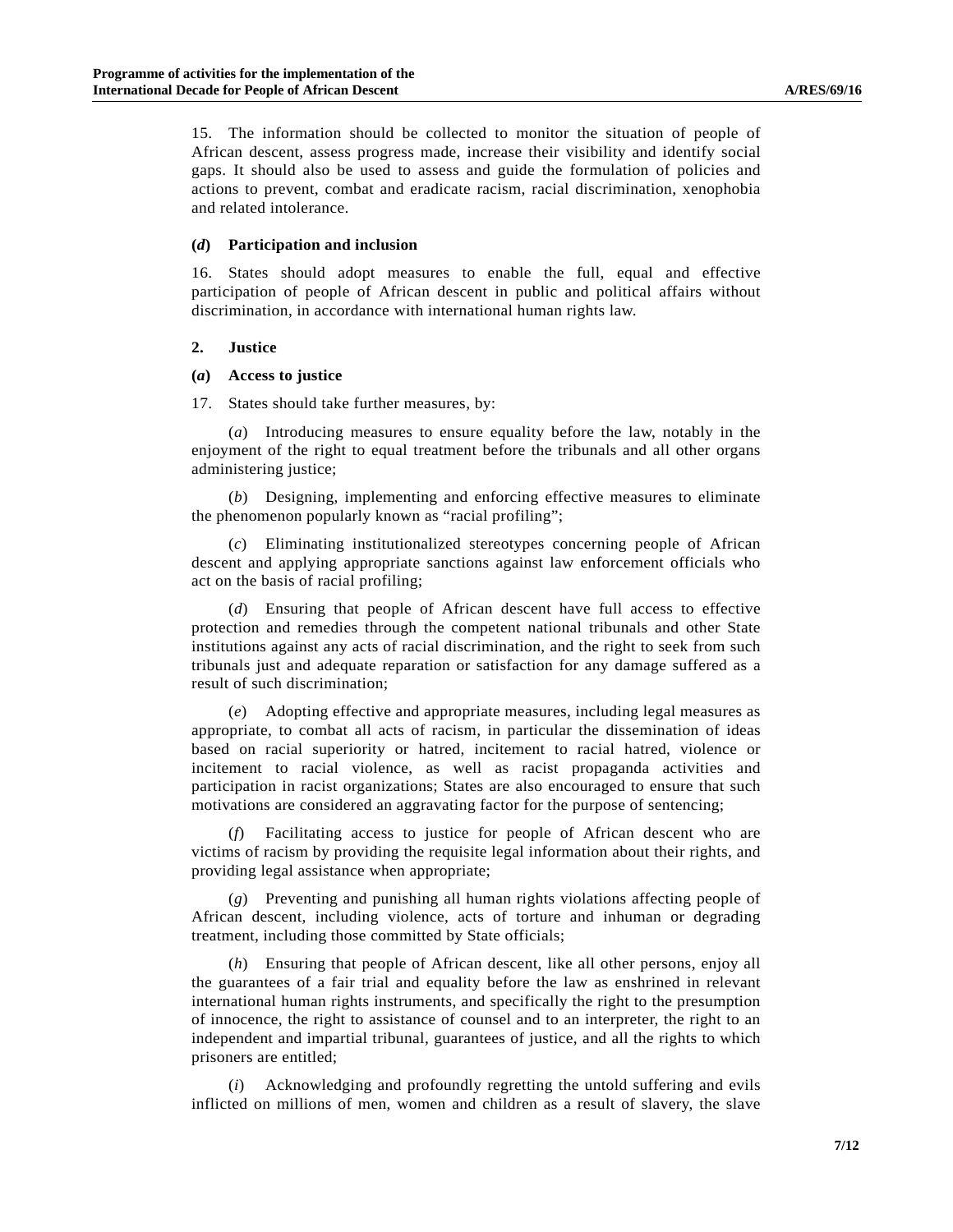trade, the transatlantic slave trade, colonialism, apartheid, genocide and past tragedies, noting that some States have taken the initiative to apologize and have paid reparation, where appropriate, for grave and massive violations committed, and calling upon those that have not yet expressed remorse or presented apologies to find some way to contribute to the restoration of the dignity of victims;

 (*j*) Inviting the international community and its members to honour the memory of the victims of these tragedies with a view to closing those dark chapters in history and as a means of reconciliation and healing; further noting that some have taken the initiative of regretting or expressing remorse or presenting apologies, and calling upon all those that have not yet contributed to restoring the dignity of the victims to find appropriate ways to do so and, to this end, appreciating those countries that have done so;

 (*k*) Calling upon all States concerned to take appropriate and effective measures to halt and reverse the lasting consequences of those practices, bearing in mind their moral obligations.

#### **(***b***) Special measures**

18. The adoption of special measures, such as affirmative action, where appropriate, is essential to alleviating and remedying disparities in the enjoyment of human rights and fundamental freedoms affecting people of African descent, protecting them from discrimination and overcoming persistent or structural disparities and de facto inequalities resulting from historical circumstances. As such, States should develop or elaborate national plans of action to promote diversity, equality, social justice, equality of opportunity and the participation of all. By means of, inter alia, affirmative or positive actions and strategies, these plans should aim at creating conditions for all to participate effectively in decision-making and to realize civil, cultural, economic, political and social rights in all spheres of life on the basis of non-discrimination.

#### **3. Development**

#### **(***a***) Right to development and measures against poverty**

19. Consistent with the Declaration on the Right to Development,<sup>9</sup> States should adopt measures aimed at guaranteeing active, free and meaningful participation by all individuals, including people of African descent, in development and decisionmaking related thereto and in the fair distribution of benefits resulting therefrom.

20. Recognizing that poverty is both a cause and a consequence of discrimination, States should, as appropriate, adopt or strengthen national programmes for eradicating poverty and reducing social exclusion that take account of the specific needs and experiences of people of African descent, and should also expand their efforts to foster bilateral, regional and international cooperation in implementing those programmes.

21. States should implement actions to protect ancestral groups of people of African descent.

<sup>&</sup>lt;sup>9</sup> Resolution 41/128, annex.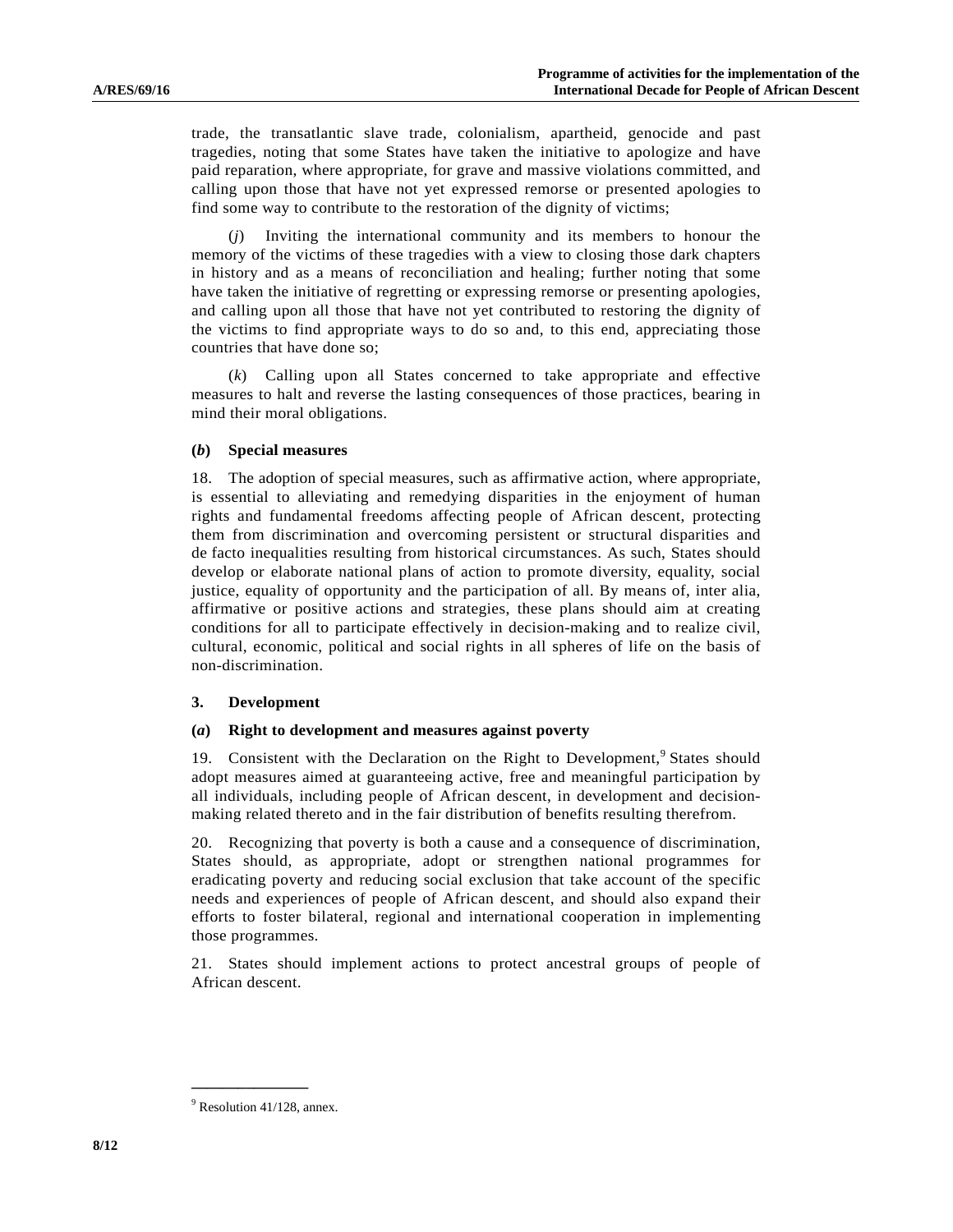## **(***b***) Education**

22. States should take all necessary measures to give effect to the right of people of African descent, particularly children and young people, to free primary education and access to all levels and forms of quality public education without discrimination. States should:

 (*a*) Ensure that quality education is accessible and available in areas where communities of African descent live, particularly in rural and marginalized communities, with attention to improving the quality of public education;

 (*b*) Take measures to ensure that public and private education systems do not discriminate against or exclude children of African descent, and that they are protected from direct or indirect discrimination, negative stereotyping, stigmatization and violence from peers or teachers; to this end, training and sensitization should be provided to teachers and measures should be taken to increase the number of teachers of African descent working in educational institutions.

## **(***c***) Employment**

23. States should take concrete measures to eliminate racism, racial discrimination, xenophobia and related intolerance in the workplace against all workers, in particular people of African descent, including migrants, and ensure the full equality of all before the law, including labour law, and eliminate barriers, where appropriate, to participation in vocational training, collective bargaining, employment, contracts and trade union activity; access to judicial and administrative tribunals dealing with grievances; seeking employment in different parts of their country of residence; and working in safe and healthy conditions.

## **(***d***) Health**

24. States should take measures to improve access to quality health services for people of African descent.

#### **(***e***) Housing**

25. Recognizing the poor and insecure housing conditions in which many people of African descent live, States should develop and implement policies and projects as appropriate aimed at, inter alia, ensuring that they gain and sustain a safe and secure home and community in which to live in peace and dignity.

## **4. Multiple or aggravated discrimination**

26. States should adopt and implement policies and programmes that provide effective protection for, and review and repeal all policies and laws that could discriminate against, people of African descent facing multiple, aggravated or intersecting forms of discrimination based on other related grounds, such as sex, language, religion, political or other opinion, social origin, property, birth, disability or other status.

27. States should mainstream a gender perspective when designing and monitoring public policies, taking into account the specific needs and realities of women and girls of African descent, including in the area of sexual and reproductive health and reproductive rights in accordance with the Programme of Action of the International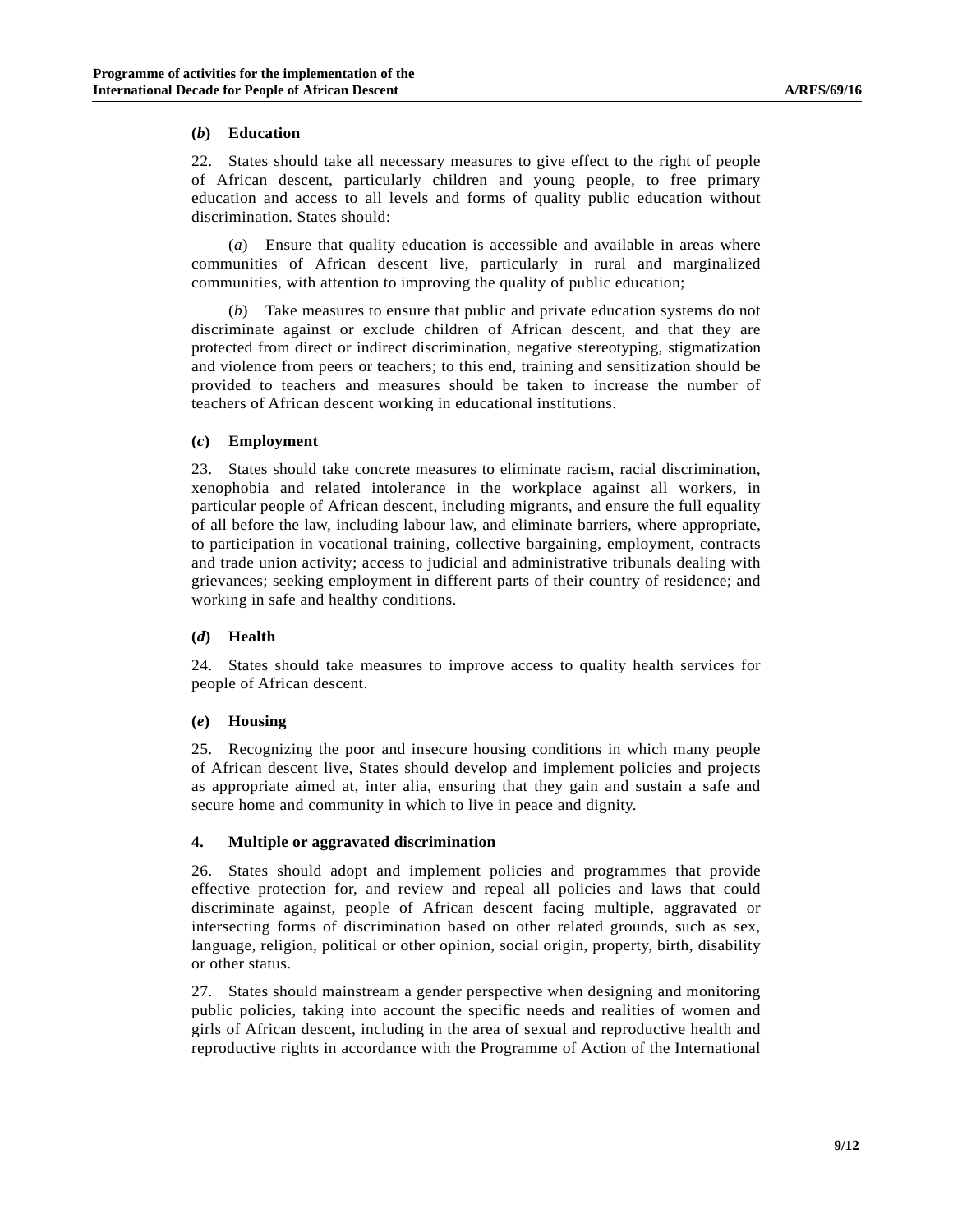Conference on Population and Development,<sup>10</sup> the Beijing Platform for Action<sup>11</sup> and the outcome documents of their review conferences, and ensure adequate access to maternal health care.

#### **B. Regional and international levels**

## **1. Steps to be taken by the international community and international and regional organizations**

28. The international community, international and regional organizations, in particular relevant United Nations programmes, funds, specialized agencies and other bodies, international financial and development institutions, and other international mechanisms within their areas of competence should give high priority to programmes and projects specifically tailored for combating racism and racial discrimination against people of African descent, taking fully into account the Durban Declaration and Programme of Action, the outcome document of the Durban Review Conference, the International Convention on the Elimination of All Forms of Racial Discrimination and the political declaration of the high-level meeting of the General Assembly to commemorate the tenth anniversary of the adoption of the Durban Declaration and Programme of Action, and should, inter alia:

 (*a*) Take measures to raise awareness about the International Decade, including through awareness-raising campaigns, and organizing and supporting other activities, bearing in mind the theme of the Decade;

 (*b*) Continue to disseminate widely the Durban Declaration and Programme of Action, the outcome document of the Durban Review Conference and the political declaration of the high-level meeting of the General Assembly to commemorate the tenth anniversary of the adoption of the Durban Declaration and Programme of Action;

 (*c*) Continue to raise awareness about the International Convention on the Elimination of All Forms of Racial Discrimination;

 (*d*) Assist States in the full and effective implementation of the obligations arising under the International Convention on the Elimination of All Forms of Racial Discrimination, and in ratifying or acceding to the Convention, with a view to attaining its universal ratification;

 (*e*) Assist States in the full and effective implementation of their commitments under the Durban Declaration and Programme of Action;

 (*f*) Incorporate human rights into development programmes, including in the areas of access to and enjoyment of the rights to education, employment, health, housing, land and labour;

 (*g*) Assign particular priority to the projects devoted to the collection of statistical data;

 (*h*) Support initiatives and projects aimed at honouring and preserving the historical memory of people of African descent;

<sup>&</sup>lt;sup>10</sup> Report of the International Conference on Population and Development, Cairo, 5–13 September 1994 (United Nations publication, Sales No. E.95.XIII.18), chap. I, resolution 1, annex.

<sup>&</sup>lt;sup>11</sup> Report of the Fourth World Conference on Women, Beijing, 4–15 September 1995 (United Nations publication, Sales No. E.96.IV.13), chap. I, resolution 1, annex II.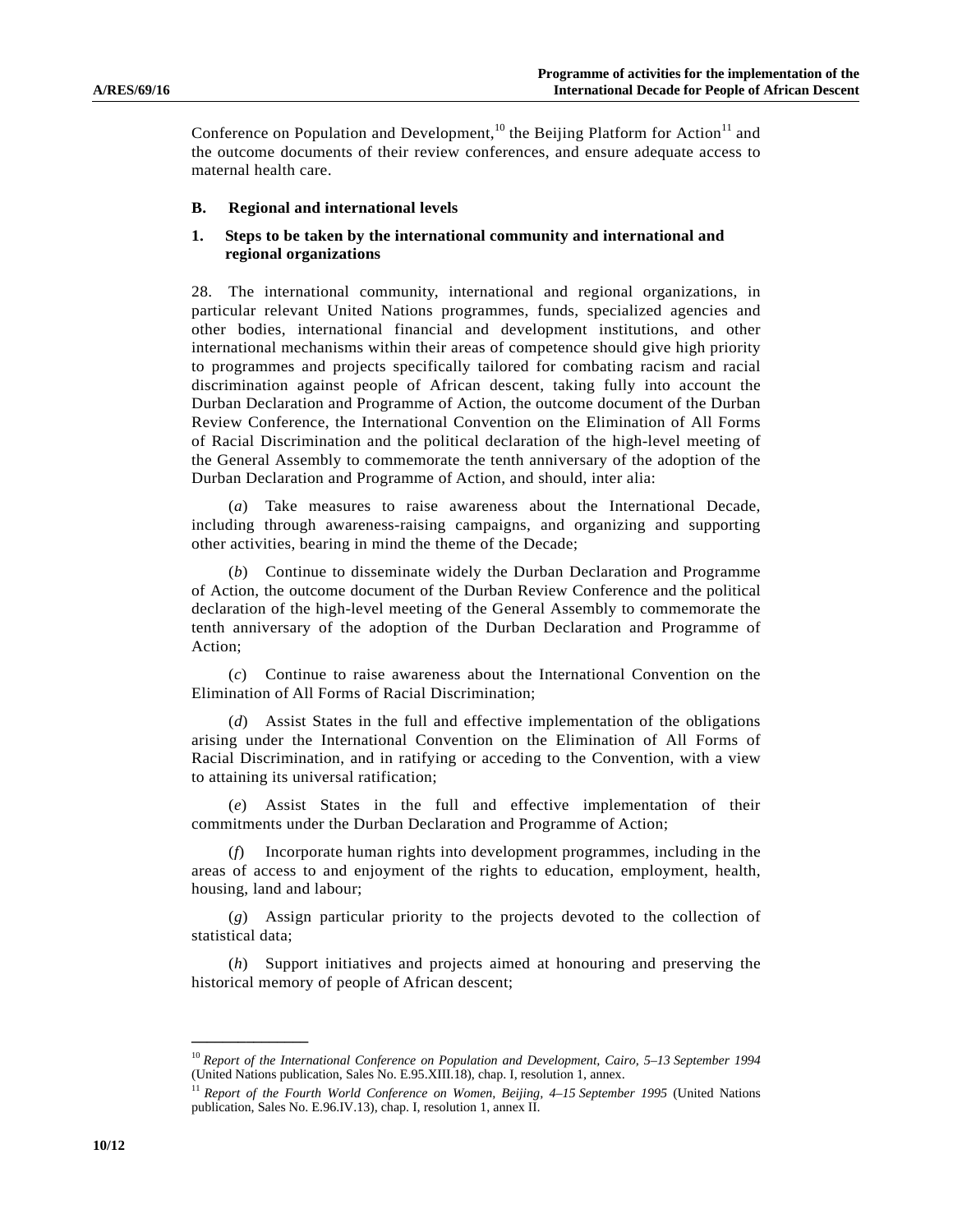(*i*) Use the Decade as an opportunity to engage with people of African descent on appropriate and effective measures to halt and reverse the lasting consequences of slavery, the slave trade and the transatlantic slave trade in captured African people and, to this end, ensure the participation of and consultation with non-governmental organizations, other stakeholders and civil society at large;

 (*j*) In planning activities for the Decade, examine how existing programmes and resources might be utilized to benefit people of African descent more effectively;

 (*k*) Give due consideration to the goals and objectives aimed at the elimination of racism, racial discrimination, xenophobia and related intolerance against people of African descent in the discussions held by the United Nations on the post-2015 development agenda.

## **2. Steps and measures to be taken by the General Assembly**

29. The General Assembly should:

 (*a*) Appoint the United Nations High Commissioner for Human Rights to act as coordinator of the Decade in order to follow up on the implementation of activities in the framework of the Decade;

 (*b*) Request the Secretary-General to submit an annual progress report on the implementation of activities of the Decade, taking into account information and views provided by States, relevant human rights bodies, organs and mechanisms of the United Nations, specialized agencies, funds and programmes, international, regional, subregional and non-governmental organizations, including organizations of people of African descent, national human rights institutions and other stakeholders;

 (*c*) Request the Department of Public Information of the Secretariat, in collaboration with the United Nations Educational, Scientific and Cultural Organization, the Office of the United Nations High Commissioner for Human Rights and regional and subregional organizations, to launch an awareness-raising campaign to inform the general public of the history, contributions, including to global development, challenges, contemporary experiences and situation of human rights of people of African descent;

 (*d*) Encourage the issuance of a stamp by the United Nations postal administration on the International Decade for People of African Descent;

 (*e*) Invite regional and subregional organizations, specialized agencies, and United Nations programmes, funds and offices to develop studies in their respective areas of competence and expertise and to report on the themes of the Decade; such studies could be used to inform a midterm review of the Decade to monitor the progress made, share learning practices among key actors and inform plans and policies for the remaining five years of the Decade and beyond;

 (*f*) Request the Office of the United Nations High Commissioner for Human Rights to continue and strengthen its fellowship programme for people of African descent during the Decade;

 (*g*) Request the Office of the High Commissioner to include a section on the anti-discrimination database on the International Decade for People of African Descent;

 (*h*) Request States to consider adopting measures to further promote and protect the human rights of people of African descent as enshrined in international